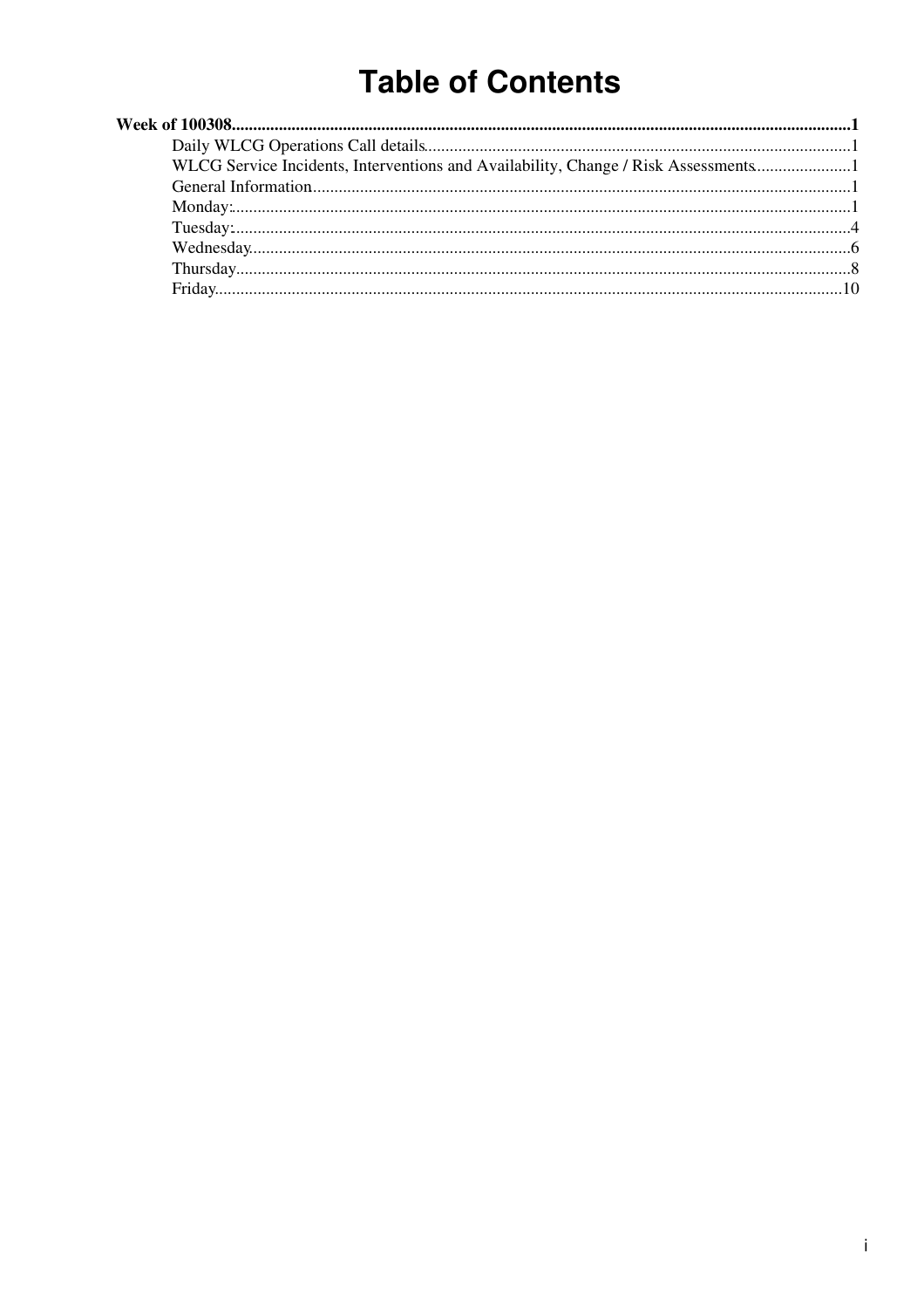# <span id="page-1-0"></span>**Week of 100308**

# <span id="page-1-1"></span>**Daily WLCG Operations Call details**

To join the call, at 15.00 CE(S)T Monday to Friday inclusive (in CERN 513 R-068) do one of the following:

- 1. Dial +41227676000 (Main) and enter access code 0119168, or
- 2. To have the system call you, click [here](https://audioconf.cern.ch/call/0119168) $\Phi$
- 3. The scod rota for the next few weeks is at [ScodRota](https://twiki.cern.ch/twiki/bin/view/LCG/ScodRota)

### <span id="page-1-2"></span>**WLCG Service Incidents, Interventions and Availability, Change / Risk Assessments**

| VO Summaries of Site Availability |  |  | <b>SIRs &amp; Broadcasts</b>                                                                             | <b>Change assessments</b> |                      |
|-----------------------------------|--|--|----------------------------------------------------------------------------------------------------------|---------------------------|----------------------|
|                                   |  |  | ALICE <sup>®</sup> ATLAS <sup>®</sup> CMS <sup>®</sup> LHCb <sup>®</sup> WLCG Service Incident Broadcast |                           | <b>CASTOR Change</b> |
|                                   |  |  | Reports                                                                                                  | arcitive                  | <b>Assessments</b>   |

### <span id="page-1-3"></span>**General Information**

|                          | <b>General Information</b>           | <b>GGUS</b><br><b>Information</b> | <b>LHC</b> Machine<br><b>Information</b> |                 |                                                   |
|--------------------------|--------------------------------------|-----------------------------------|------------------------------------------|-----------------|---------------------------------------------------|
| <b>CERN IT</b><br>status | M/W<br><b>PPSCoordinationWorkLog</b> | <b>WLCG</b><br><b>Baseline</b>    | <b>WLCG</b><br>Blogs                     | GgusInformation | Sharepoint site $\mathbb{Z}$ -<br>Cooldown Status |
| board $\blacksquare$     |                                      | <b>Versions</b>                   |                                          |                 | News $\sigma$                                     |

### <span id="page-1-4"></span>**Monday:**

Attendance: local(Maria, Nicolo, Jamie, Andrea, Jacek, Graeme, Alessandro, Patricia, Roberto, Jean-Philippe, Majik, Timur, Jan, [MariaDZ,](https://twiki.cern.ch/twiki/bin/edit/LCG/MariaDZ?topicparent=LCG.WLCGDailyMeetingsWeek100308;nowysiwyg=1) Gavin);remote(Jon/FNAL, Gonzalo/PIC, Rolf/IN2P3, Michaela Lechner (NDGF), Gareth/RAL, Michael/BNL, Angela/KIT, Ron/NL-T1, Gang/ASGC, Rob/OSG).

Experiments round table:

- ATLAS [reports](https://twiki.cern.ch/twiki/bin/view/Atlas/ADCOperationsDailyReports)  •
	- CERN ♦
		- 1. Problem with export of one RAW file from CERN to [IN2P3](https://twiki.cern.ch/twiki/bin/view/LCG/IN2P3) (srm://srm-atlas.cern.ch/castor/cern.ch/grid/atlas/DAQ/2010/00149751/calibration\_IDTracks/d GGUS: [https://gus.fzk.de/ws/ticket\\_info.php?ticket=56225](https://gus.fzk.de/ws/ticket_info.php?ticket=56225) <sup>®</sup>). Disk partitions disabled in CASTOR to allow recall from tape. Subscriptions were reset and file now
			- transferred ok. Also problems with ESD file transfers to SARA and ASGC 2.  $(\text{https://gus.fzk.de/ws/ticket}$  info.php?ticket=56243 $\textdegree$ . Files transferred successfully at ~1720UT last night.
			- 3. Finally, [https://gus.fzk.de/ws/ticket\\_info.php?ticket=56184](https://gus.fzk.de/ws/ticket_info.php?ticket=56184)<sup>a</sup> still ongoing! [Jan machine went down, monitoring didn't immediately detect it then m/c came back up. Was disabled by Tim - should have been updated in ticket. Under investigation. ]
		- $\triangleleft$  T<sub>1</sub>
- 1. Problems transferring some user files from BNL to FZK "globus\_ftp\_client: the server responded with an error426 Transfer aborted (Transfer was killed)". Has been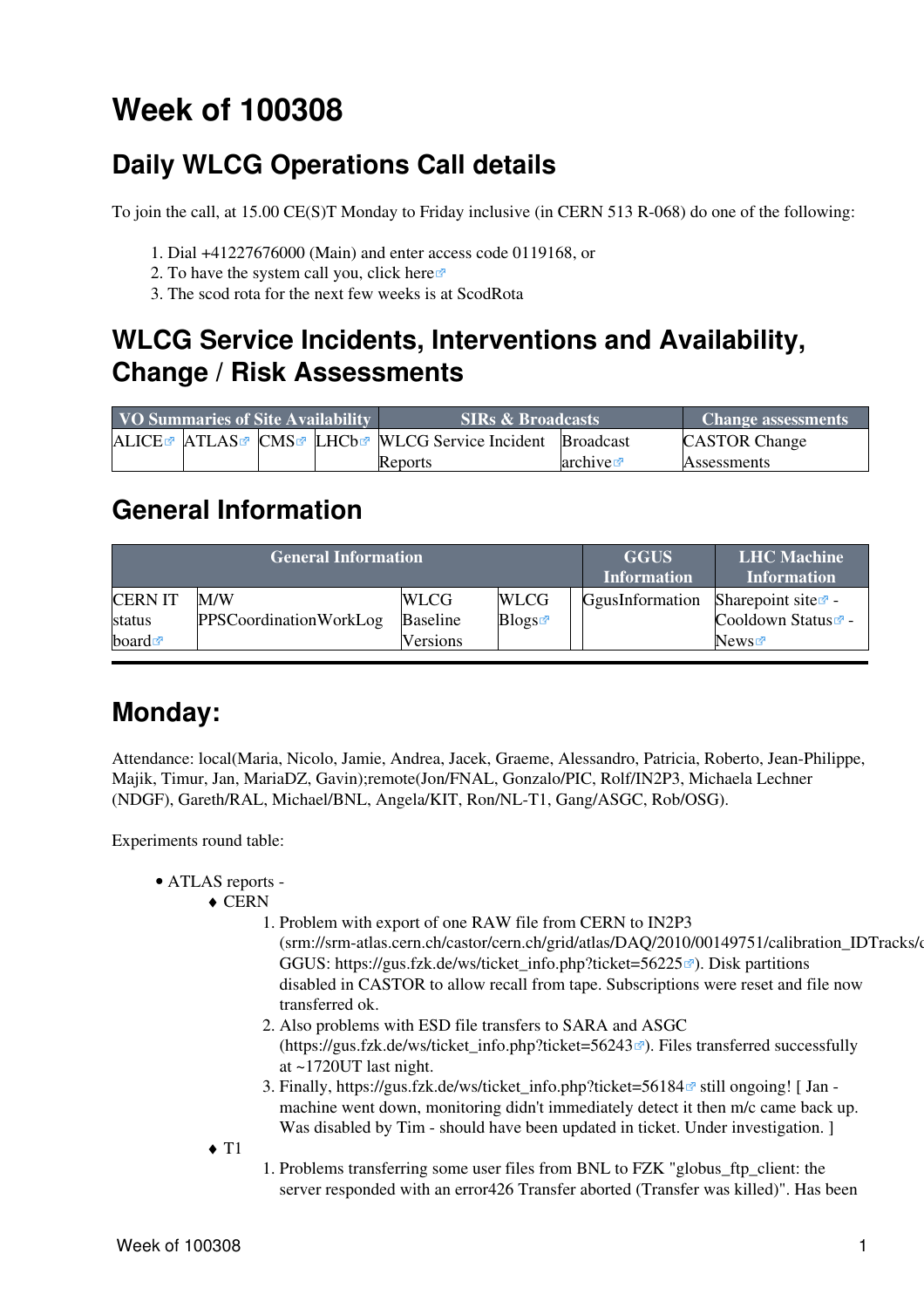monitored over the weekend, ticket now submitted to FZK. [https://gus.fzk.de/ws/ticket\\_info.php?ticket=56260](https://gus.fzk.de/ws/ticket_info.php?ticket=56260) .

- $\triangleleft$  T<sub>2</sub>
- RRC-KI blacklisted in DDM and production (cooling failure reported). 1. <https://savannah.cern.ch/support/?113148><sup>2</sup>.
- 2. INFN-MILANO SRM problems continued over the weekend. Site excluded from DDM and ATLAS production and analysis
- $(https://savannah.cern.ch/support/index.php?113151 \n\mathbb{Z}.$  $(https://savannah.cern.ch/support/index.php?113151 \n\mathbb{Z}.$  $(https://savannah.cern.ch/support/index.php?113151 \n\mathbb{Z}.$
- 3. PSNC SRM problems, [https://gus.fzk.de/ws/ticket\\_info.php?ticket=56234](https://gus.fzk.de/ws/ticket_info.php?ticket=56234)<sup>a</sup>. Expired host certificate, now fixed.
- 4. WISC SRM problems, [https://gus.fzk.de/ws/ticket\\_info.php?ticket=56248](https://gus.fzk.de/ws/ticket_info.php?ticket=56248)<sup> $\alpha$ </sup>. Fixed.
- Fixed ♦
	- ◊ TW-FTT disk server mappings fixed.
- ♦ Load Test Confirmed for tomorrow, 0800-1500UT:<http://bit.ly/bWFvy1>
- CMS [reports](https://twiki.cern.ch/twiki/bin/view/CMS/FacOps_WLCGdailyreports) -
	- T1 Highlights: ♦
		- MC processing and [ReReco](https://twiki.cern.ch/twiki/bin/edit/LCG/ReReco?topicparent=LCG.WLCGDailyMeetingsWeek100308;nowysiwyg=1) completing at T1s: FNAL, [RAL](https://twiki.cern.ch/twiki/bin/view/LCG/RAL), PIC, KIT ◊
			- 1. cmsHotDisk service class deployed at [RAL](https://twiki.cern.ch/twiki/bin/view/LCG/RAL) to solve access issues to hot input files, adjusting optimal number of replicas of hot files.
		- ◊ [IN2P3:](https://twiki.cern.ch/twiki/bin/view/LCG/IN2P3) SRM SAM test failures Sunday 7th, disappeared after ~4 hours.
		- ◊ CNAF: CE SAM test failures [LSF](https://twiki.cern.ch/twiki/bin/view/LCG/LSF) master dying, batch system admins investigating.
	- ◆ T2 highlights
		- MC ongoing in all T2 regions. ◊
			- 1. Some jobs seem lost in communication problem between [CREAM](https://twiki.cern.ch/twiki/bin/view/LCG/CREAM) CEs and WMS (status Done on [CREAM](https://twiki.cern.ch/twiki/bin/view/LCG/CREAM) but Running on WMS). Update: known WMS/ICE bug, patch already in certification Savannah #61405.
			- 2. Several workflows failing on all T2s due to operator mistake (requested SLC4 CMSSW architecture for jobs running on SLC5 CMSSW version), resubmitting corrected workflows.
			- 3. SAM test failures at T2\_BR\_UERJ, T2\_UK\_London\_IC, T2\_RU\_JINR
- ALICE [reports](http://alien2.cern.ch/index.php?option=com_content&view=article&id=68&Itemid=119)<sup>®</sup> GENERAL INFORMATION: Production dominated by the user analysis jobs (also small fraction of jobs runing at the T0 for Pass1 reconstruction)
	- ◆ TO site
		- Startup of CASTORALICE operations at 11:00AM intended to: [ operation over and ◊ checked by ALICE ]
			- 1. upgrade the CASTOR software to version to 2.1.9-4
			- 2. upgrade SRM-ALICE to version 2.8-6
		- Release notes: ◊
			- 1. http://castor.web.cern.ch/castor/DIST/CERN/savannah/CASTOR.pkg/2.1.9-\*/2.1.9-4/
			- 2. http://castor.web.cern.ch/castor/DIST/CERN/savannah/SRMv22.pkg/2.8-6/ReleaseNo
		- $\Diamond$  This upgrade requires a service downtime. The intervention window is 2 hours
	- ♦ T1 sites Minimum activity at these sites for the moment
	- ◆ T2 sites
		- Configuration of the new Hiroshima services at the ALICE LDAP finished this ◊ morning. Site admin informed about the operations. site back in production
		- The last two French sites (IPNL and Grenoble) which were still not providing a ◊ [CREAM](https://twiki.cern.ch/twiki/bin/view/LCG/CREAM)-CE system for ALICE are beginning with this service setup. When this operation will be finished, one of the current dedicated WMS for ALICE in France will be removed
- LHCb [reports](https://twiki.cern.ch/twiki/bin/view/LHCb/ProductionOperationsWLCGdailyReports)  MC productions running at sustained regime w/o major problems (9-10K jobs concurrently)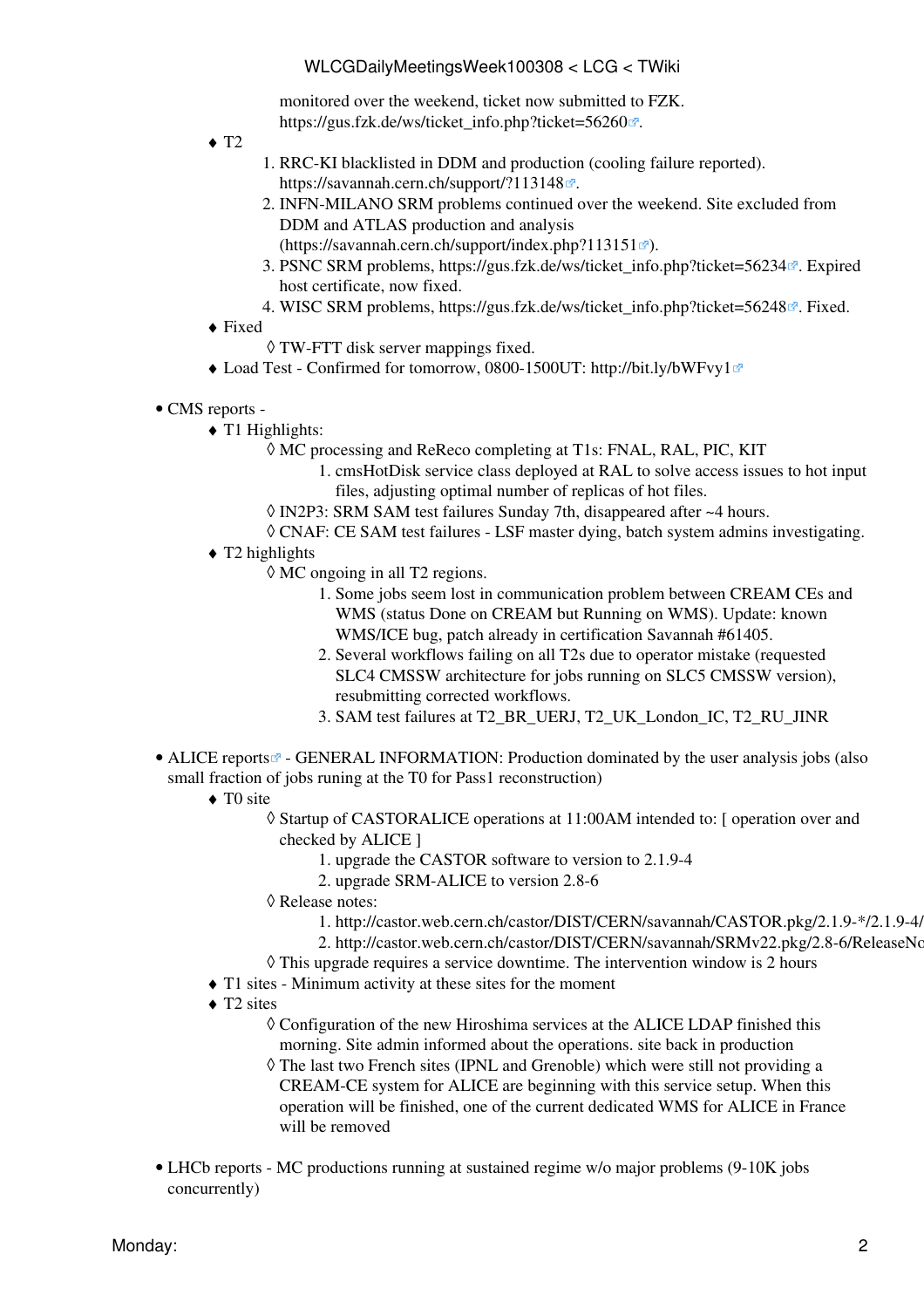- T0 sites issues: ♦
	- $\Diamond$  CASTOR upgrade to 2.1.9-4 + SRM upgrade to 2.8-6 went w/o problems to report Yesterday some problems with the merging jobs at CERN because input data was not ◊ available (RT open). Today it became available again.
- T1 sites issues: Noticed CNAF CE has been failing the job submission critical SAM test on ♦ Sunday morning (all CEs affected, problem with LRMS local submission) and also IN2p3 had the critical unit test for SRM failing on Sunday.
- ♦ T2 sites issues: Shared area issue at [IN2P3-](https://twiki.cern.ch/twiki/bin/view/LCG/IN2P3)LPC jobs failing at Pisa

- PIC had a GGUS ticket opened by ATLAS team ticket reported that some jobs fail as they do not find a pool xml file catalog in s/w area. s/w area seems ok - but file is not there. s/w installation problem? GGUS #56328. Tomorrow am scheduled downtime for FTS 2.2.3 upgrade - will coincide with stress test.
- FNAL ntr
- NDGF ntr
- [IN2P3](https://twiki.cern.ch/twiki/bin/view/LCG/IN2P3)  had some problems with BDII over w/e. Known performance problem of SL5 BDII. Might explain SRM difficulties. Graeme - don't think so as this was a transfer stage failure with error from gridftp itself.
- ASGC last week we had many errors "could not load client credentials". Deleted credentials from disk. Applied cron to do this before upgrading to FTS 2.2.3. No date yet...
- [RAL](https://twiki.cern.ch/twiki/bin/view/LCG/RAL) ntr
- BNL ntr for T1. GGUS ticket 55101 for NDGF not accepting proxy from BNL for LFC. Sent by mistake? Manually dispatched. Problem lies with NDGF. They have not uploaded most recent LCG [VOMS](https://twiki.cern.ch/twiki/bin/view/LCG/VOMS) certs so proxy not accepted. NDGF - trying to find someone who wants to test - installed newest files. Don't have RPM based installation. Please can someone test this? From our view should work now. Graeme - will try to find someone with [DoE](https://twiki.cern.ch/twiki/bin/edit/LCG/DoE?topicparent=LCG.WLCGDailyMeetingsWeek100308;nowysiwyg=1) cert to test. Michael - will also look at it.
- KIT ntr
- NL-T1: on Saturday evening a power outage in East Amsterdam which also involved NIKHEF part of NL-T1. All WNs turned off as a result - all should now be back ok. Tomorrow morning at 06:30 a router will be replaced which means Internet connectivity briefly interrupted.
- OSG: AHM for OSG at FNAL this week so most people at FNAL for this. Send mail to me (Rob) for any issues.
- CERN: CERN site linux upgrade proceeding today. All will be upgraded by end of day.
- CERN DB: problem with replication of LFC for LHCb to [RAL.](https://twiki.cern.ch/twiki/bin/view/LCG/RAL) Looks like replica was manually updated and hence replication failed. Data should be R/O but not enforced.
- CERN SRM will roll forward at 09:00. As from 09:30 ATLAS will drive data (large first) and 30' later small files. Planned rollback at 16:00. T1s should be prepared to get data from CERN during this time. Rollback earlier in case of problems. Known problem with this SRM release which would affect CMS (srm cp)

#### AOB:

- USATLAS would like sites to publish downtimes under OSG resource group names. Details see Alessandro.
- CERN groups should report on service handling of alarm tickets, monitoring etc. <http://indico.cern.ch/conferenceDisplay.py?confId=87521>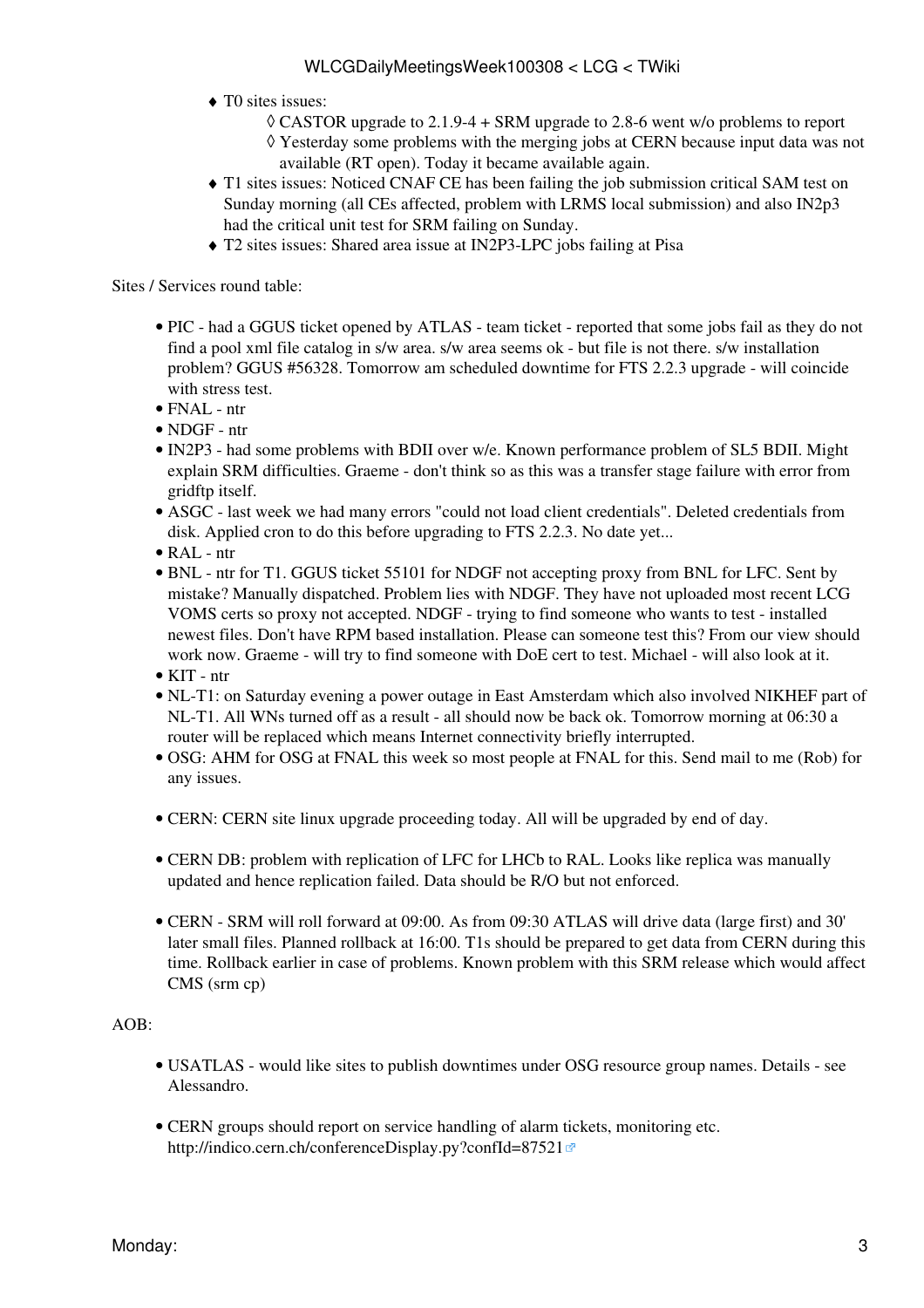## <span id="page-4-0"></span>**Tuesday:**

Attendance: local(Elisa, Jamie, Maria, Graeme, Gavin, Cedric, Majik, Nicolo, Harry, Jean-Philippe, Jacek, Andrea, Alessandro, Lola, Stephane, Andrew, Miguel, Julia, Timur, [MariaDZ\)](https://twiki.cern.ch/twiki/bin/edit/LCG/MariaDZ?topicparent=LCG.WLCGDailyMeetingsWeek100308;nowysiwyg=1);remote(Jon/FNAL, Michael/BNL, Gang/ASGC, Ronald/NL-T1, Gareth/RAL, Rob/OSG, Pepe/PIC, Angela/KIT, Michaela/NDGF, Gonzalo/PIC, Rolf/IN2P3).

Experiments round table:

ATLAS [reports](https://twiki.cern.ch/twiki/bin/view/Atlas/ADCOperationsDailyReports) - •

#### ◆ CERN

- 1. Problematic files reported at yesterday's meeting actually transferred ok after a few hours, so no ticket was submitted.
- 2. There is a problem with one RAW file which is unavailable 32 hours, but not migrated to tape ([https://gus.fzk.de/ws/ticket\\_info.php?ticket=56293](https://gus.fzk.de/ws/ticket_info.php?ticket=56293)<sup>{{}}</sup>. [Jan - 20} files missing, similar symptons as other disk server. Files should have migrated to tape but box died before this could happen. Graeme - call back from T0 to SFOs was only to release files when migration bit set - not the case for these (FILE CLASS TAPE).
- 3. Disk server MIA: [https://gus.fzk.de/ws/ticket\\_info.php?ticket=56184](https://gus.fzk.de/ws/ticket_info.php?ticket=56184)<sup>a</sup>. News? [Jan no news, still being investigated. ]
- $\triangleleft$  T<sub>1</sub>
- 1. LFC upgrade at TRIUMF, no problems observed.
- 2. Network upgrade at PIC, no problems observred.
- CNAF reduced transfer efficiency for a few hours last night: 3.
- [https://gus.fzk.de/ws/ticket\\_info.php?ticket=56284](https://gus.fzk.de/ws/ticket_info.php?ticket=56284)<sup> $\alpha$ </sup>. Recovered by ~0000UT.
- Enabled checksums for INFN-T1 in FTS, but problems observed: 4. [https://gus.fzk.de/ws/ticket\\_info.php?ticket=56296](https://gus.fzk.de/ws/ticket_info.php?ticket=56296) .
- 5. Production and analysis offline at SARA for two days of interventions.
- $\triangleleft$  T<sub>2</sub>
- 1. INFN-MILANO back in production.
- 2. LSPC back in production.
- 3. RRC-KI still being validated.
- 4. Storage problems at CA-SCINET-T2,
	- [https://gus.fzk.de/ws/ticket\\_info.php?ticket=56286](https://gus.fzk.de/ws/ticket_info.php?ticket=56286) .
- SRM tests look ok. Have to decide if we continue tests overnight, tomorrow, Thursday etc ♦ and cross check with LHC schedule.

#### • CMS [reports](https://twiki.cern.ch/twiki/bin/view/CMS/FacOps_WLCGdailyreports) -

- T1 Highlights: ♦
	- ◊ MC processing and [ReReco](https://twiki.cern.ch/twiki/bin/edit/LCG/ReReco?topicparent=LCG.WLCGDailyMeetingsWeek100308;nowysiwyg=1) completing at T1s
	- ◊ PIC: some MC datasets from T2s subscribed for custodial storage before tape
	- families were set up, ticket open to track correct tape migration.
- ◆ T2 highlights
	- ◊ MC ongoing in all T2 regions.
	- ◊ SAM test failures at T2\_FR\_IPHC, T2\_IN\_TIFR, T2\_IT\_Bari
- [Data Ops] ♦
	- Tier-0: mainly testing (castor test). Today morning expected higher rate tests ◊ [O(1kHz) in stream A (tracker out)]. Event sizes smaller than usual. Online to ensure Express rate is reasonable.
	- Tier-1: move back to backfill as MC and other processing is finishing. Validation of ◊ 3\_5 for the large scale reprocessing in on-going as well.
	- $\Diamond$  Tier-2: large scale MC production. We will be using 35X for the first time for full MC production.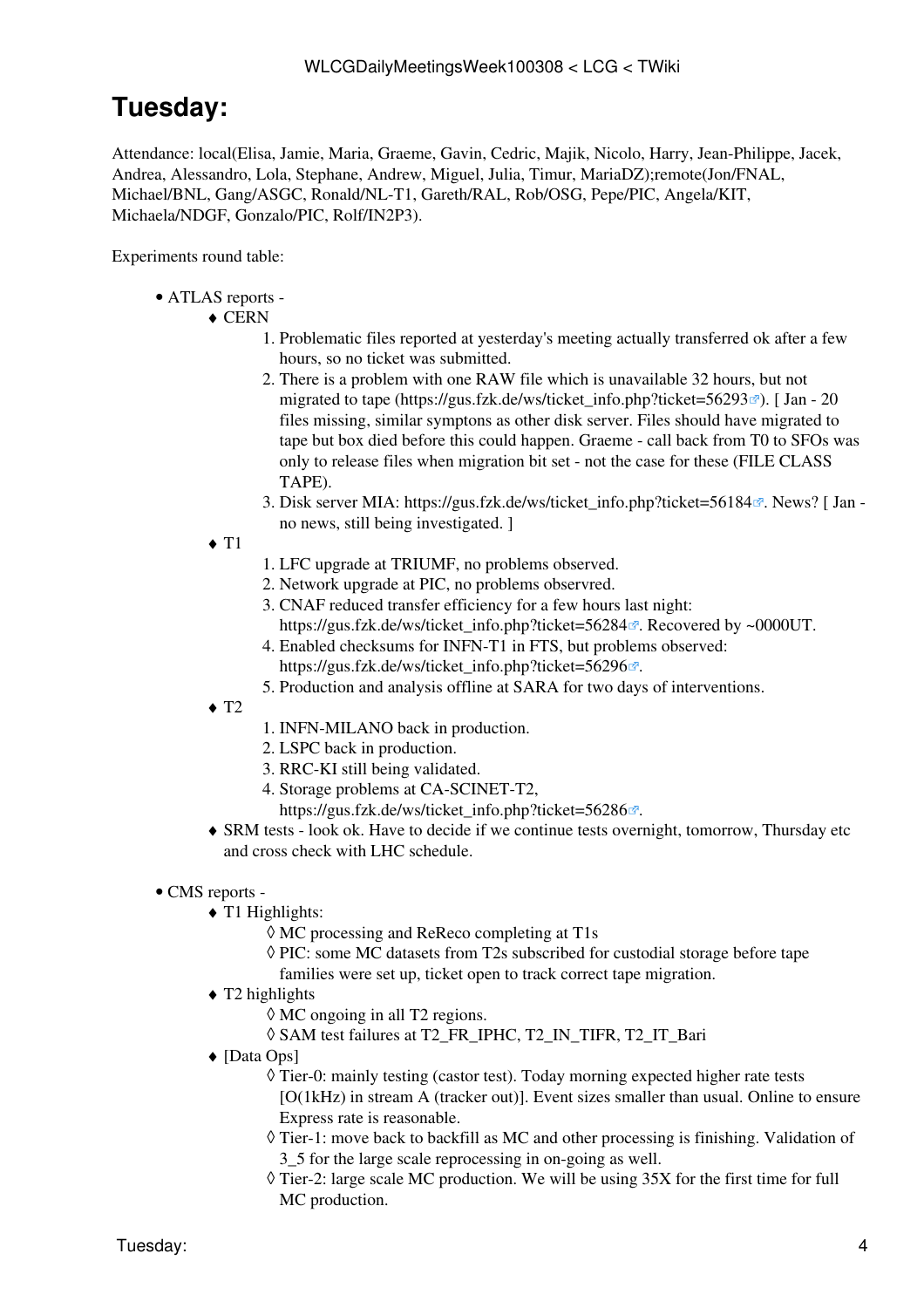- [Facilities Ops] ♦
	- ◊ CMS preparing for first 900 [GeV](https://twiki.cern.ch/twiki/bin/edit/LCG/GeV?topicparent=LCG.WLCGDailyMeetingsWeek100308;nowysiwyg=1) collisions.
	- Follow-up on Tape Families setup in ASGC to bring the site to Operations before the ◊ run. Some 2009 Cosmic Data to be transferred in custodial/non-custodial mode to validate new Tape Families.
	- Follow-up on T1\_DE\_KIT transfer issues with a few T2 sites and the creation of new ◊ FTS channel for low throughput links.
	- ◊ The CMS SAM submission client has been migrated to a SLC5 VOBox.
	- The Job Robot will follow probably today. [ Andrea done ] For this reason, the ◊ submission of jobs from the old SLC4 VOBox was stopped yesterday the 8th/March to let already submitted jobs to drain.
	- Today there is a CMS Computing Shift (CSP) Tutorial dedicated to the Cukurova ◊ Institute (Turkey)... Agenda here. More tutorials to follow.
	- CMS week: 15. 19. March 2010 at CERN Indico agenda here. According to the ◊ current schedule for Monday, 14. March 2010, the CMS Computing Operations Meeting take place as normal.
- ALICE [reports](http://alien2.cern.ch/index.php?option=com_content&view=article&id=68&Itemid=119)<sup>®</sup> GENERAL INFORMATION: Production dominated by two RAW reconstruction cycles and some unscheduled user analysis jobs
	- ◆ TO site
		- Reconfiguration of the WLCG ALICE VOBOXES performed this morning. This ◊ reconfiguration has been done to ensure a stable and redundant setup during the data taking:
			- ⋅ Single VOBOX for WMS backend submissions
			- ⋅ Two VOBOXES for [CREAM](https://twiki.cern.ch/twiki/bin/view/LCG/CREAM) backend submissions
			- One VOBOX (voalice14) taken out of production. This machine will be used ⋅ as development machine only
	- T1 sites Several T1 sites participating in the Pass2 reconstruction running today with no ♦ issues to report (small fraction of jobs)
	- ♦ T2 sites no new issues to report
- LHCb [reports](https://twiki.cern.ch/twiki/bin/view/LHCb/ProductionOperationsWLCGdailyReports)  Small productions running at very low rate occasional failures mostly due to application related issues. Production last week finished quite smoothly... just merging of smallish files was causing some trouble in DIRAC logic.
	- T0 sites issues: ♦
		- ◊ Some merging jobs failed at CERN on Saturday and Sunday because of input data temporarily not available. On Monday the problem had disappeared.
	- T1 sites issues: ♦
		- [RAL](https://twiki.cern.ch/twiki/bin/view/LCG/RAL):Apply process on streams replication to [LFC@RAL](mailto:LFC@RAL) failing yesterday. This ◊ seems to be due to a spurious entry in the [RAL](https://twiki.cern.ch/twiki/bin/view/LCG/RAL) DB (read-only) that has been introduced manually. This is something that should not happen at all. [ Now under control and fixed. ]
	- T2 sites issues: ♦
		- Continuing the investigation of data-upload related problem from several UK sites to ◊ CERN. Strict collaboration with Sheffield and Glasgow people.

- FNAL as Nicolo said FNAL received request to replicate hot files 6 files replicated to >100 pools on different nodes. Appears to be working.
- BNL ntr
- $\bullet$  NL-T1 ntr
- ASGC ntr
- [RAL](https://twiki.cern.ch/twiki/bin/view/LCG/RAL) have disk server out of action, part of ATLAS MC DISK. Hope back later. STREAMS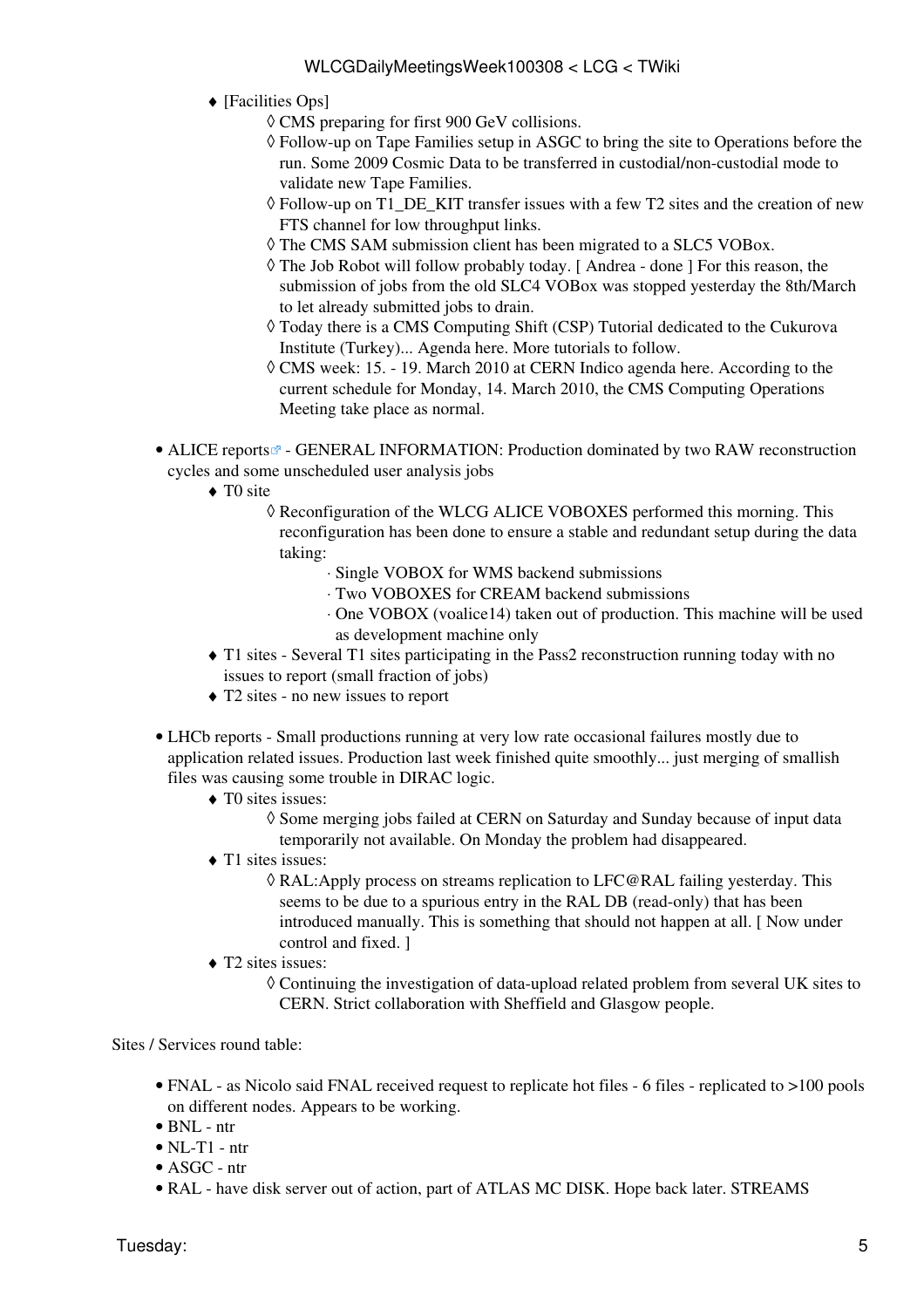replication problem. Some investigations - looks like additional record arrived due to regional Nagios monitoring (?!) being followed up.

- KIT ntr
- $\bullet$  [IN2P3](https://twiki.cern.ch/twiki/bin/view/LCG/IN2P3)  ntr
- NDGF problem vesterday has been solved.
- PIC FTS upgrade had to be cancelled and will be done next Wed/Thu. Today PIC is closed due to snow storm yesterday!
- OSG ntr
- CERN: Monthly Linux upgrade pulled in the latest gLite-WN software which caused a service incident on the LCG-CEs affecting jobs which were submitted to SLC5 worker nodes. See [SIR](https://twiki.cern.ch/twiki/bin/view/PESgroup/IncidentLCGCE0803210).
- CERN: We will update the [LSF](https://twiki.cern.ch/twiki/bin/view/LCG/LSF) version on the batch service to a new patch version (7.0.5 -> 7.0.6). We will also reboot the master batch nodes to pick up a new kernel. There will be two short periods (up to 5 minutes) when no new jobs can be submitted. Running jobs will not be affected. Andrea does this do anything regarding high rate of jobs aborting due to Maradona error? Gav - working with Platform another patch will be applied soon.
- CERN MIA Server is back and being drained. Vendor will have to work on it.
- CERN Dashboards update of ATLAS DDM monitoring today. Downtime very short a few minutes.

AOB: ([MariaDZ\)](https://twiki.cern.ch/twiki/bin/edit/LCG/MariaDZ?topicparent=LCG.WLCGDailyMeetingsWeek100308;nowysiwyg=1) Just a reminder of the ALARM timezones for tomorrow as people asked yesterday: IIn the afternoon of the GGUS release date, initiated by the GGUS developers to the Tier1s, as part of the service verification procedure in 3 slices:

- 1. Asia/Pacific right after the release,
- 2. European sites early afternoon (~12:00 UTC),
- 3. US sites and Canada late afternoon (~18:00 UTC).

Alarm test results/comments in <https://savannah.cern.ch/support/?112668>please.

• Nico - noticed CNAF has completed FTS 2.2.3 upgrade.

### <span id="page-6-0"></span>**Wednesday**

Attendance: local(Edaordo, Patrica, Majik, Elisa, [MariaDZ,](https://twiki.cern.ch/twiki/bin/edit/LCG/MariaDZ?topicparent=LCG.WLCGDailyMeetingsWeek100308;nowysiwyg=1) Andrea, Jamie, Prszemek, Harry, Timur, Jean-Philippe, Nicolo, Miguel, Graeme, Simone, Ricardo, Nilo, Jan, Alessandro. Cedric, Giuseppe);remote(Jon/FNAL, Michael/BNL, Gonzalo/PIC, Rob/OSG, Angela/KIT, Tiju/RAL, Rolf/IN2P3, Gang/ASGC, Onno/NL-T1).

Experiments round table:

- ATLAS [reports](https://twiki.cern.ch/twiki/bin/view/Atlas/ADCOperationsDailyReports)  •
	- CERN ♦
		- T0 Disk server down: [https://gus.fzk.de/ws/ticket\\_info.php?ticket=56293](https://gus.fzk.de/ws/ticket_info.php?ticket=56293) 1.
			- ATLAS T0 regenerated the lost merged file, but we are working on this 1. workflow with the DDM people (file has same GUID and LFN, but different checksum)
		- 2. MCDISK Disk server down: [https://gus.fzk.de/ws/ticket\\_info.php?ticket=56184](https://gus.fzk.de/ws/ticket_info.php?ticket=56184)<sup>a</sup>. Updated list of files still at risk.

 $\triangleleft$  T1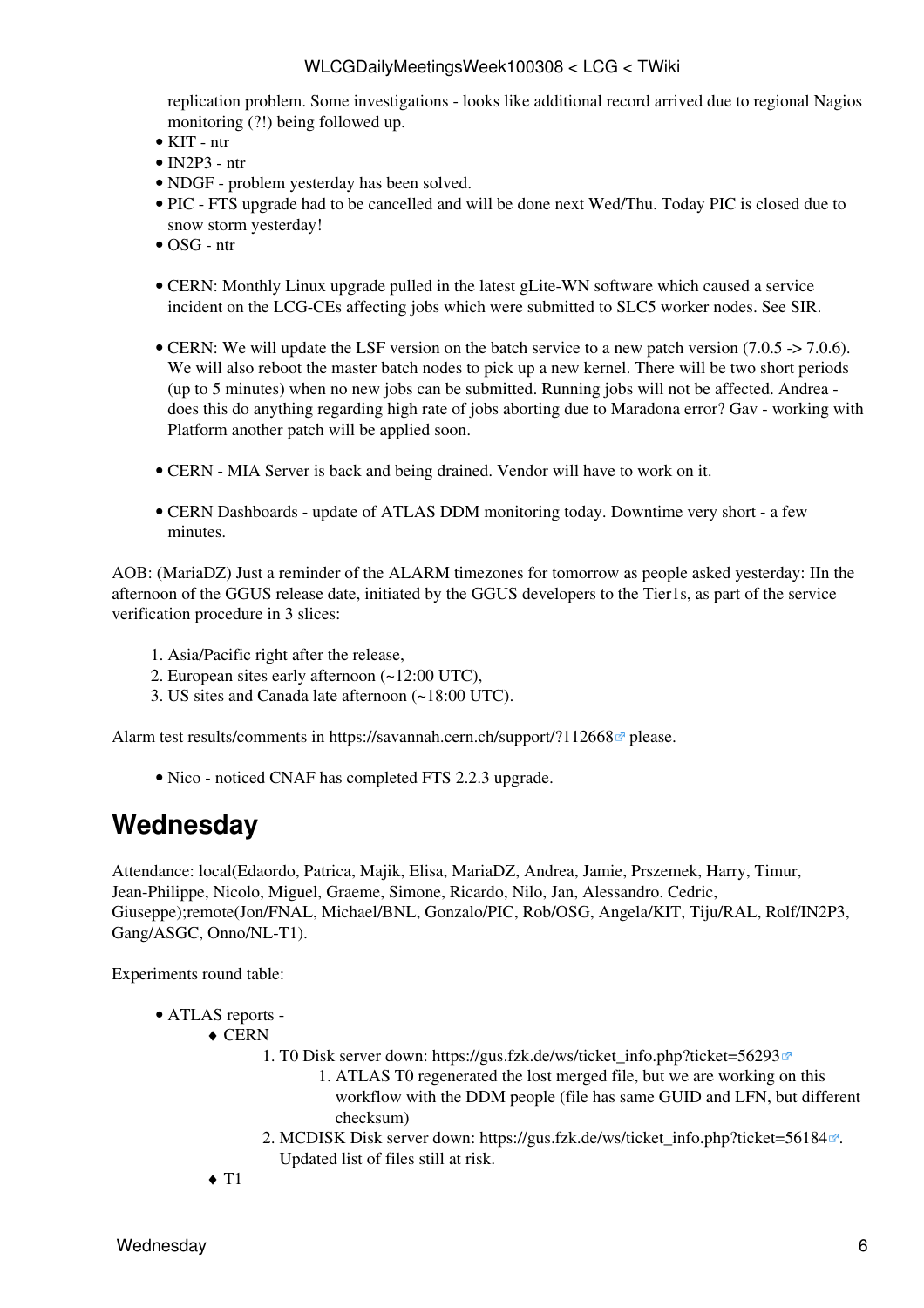- 1. BNL lost SRM service for several hours overnight. Reported to be same issue as March 5th.
- 2. SARA FTS downtime today. Pushing through some urgent reprocessing work before dCache downtime tomorrow.
- $\triangleleft$  T<sub>2</sub>
- 1. CA-SCINET-T2 fixed dCache.
- 2. RRC-KI back in production.
- 3. LIP-COIMBRA back in DDM for testing.
- CASTOR SRM 2.9 Throughput Test: CASTOR SRM was not downgraded yesterday ♦ evening. Tests continue until at least tomorrow. <https://prod-grid-logger.cern.ch/elog/ATLAS+Computer+Operations+Logbook/10235> a. SLS monitoring is broken.
- CMS [reports](https://twiki.cern.ch/twiki/bin/view/CMS/FacOps_WLCGdailyreports) -
	- ♦ T0 Highlights: Replay running.
	- T1 Highlights: ♦
		- MC processing and [ReReco](https://twiki.cern.ch/twiki/bin/edit/LCG/ReReco?topicparent=LCG.WLCGDailyMeetingsWeek100308;nowysiwyg=1) completing at T1s ◊
			- [RAL](https://twiki.cern.ch/twiki/bin/view/LCG/RAL) jobs failing for permission issue on new cmsHotDisk service class, 1. now fixed.
		- Starting preproduction for next processing round. ◊
			- 1. FNAL jobs failed for incorrect architecture specification in workflow
			- 2. [IN2P3](https://twiki.cern.ch/twiki/bin/view/LCG/IN2P3)  some jobs failed because they were submitted to [IN2P3](https://twiki.cern.ch/twiki/bin/view/LCG/IN2P3)-CC-T2 CE resubmitted to T1 CE, running.
		- CNAF: since upgrade to FTS 2.2.3, about ~50% of CMS T2 site contacts not ◊ authorized anymore to submit transfer jobs to CNAF FTS [ Should now be corrected - incorrect mapping in gridmapfile. ]
			- 1. glite-transfer-submit exits with 'You are not authorised to submit jobs to this service'
	- ♦ T2 highlights: MC ongoing in all T2 regions.
	- Other: SAM test history not updating in Dashboard for a few hours probably SAM ♦ programmatic interface not returning results used to import data in Dashboard.
- ALICE [reports](http://alien2.cern.ch/index.php?option=com_content&view=article&id=68&Itemid=119)<sup>®</sup> GENERAL INFORMATION: Massive MC production is foreseen at the end of this week. For the moment the current production is dominated by the Pass1 and 2 reconstruction tasks and some user analysis jobs (small proportion in comparison with the reconstruction jobs) [ About 8000 user analysis jobs, not using analysis train, seen just before meeting. ]
	- TO site: The TO is currently running most of the jobs due to the Pass1 reconstruction activities. Stable behavior of the services after the redistribution of VOBOXes performed yesterday morning. Both CERN [CREAM](https://twiki.cern.ch/twiki/bin/view/LCG/CREAM)-CE are now in production (2 voboxes) and also the LCG\_CE (one VOBOX)
	- T1 sites: Responsible at this moment of most of the Pass2 reconstruction jobs, nothing special ♦ to report
	- T2 sites: Clermont (France): The new vobox provided by the site deployed to submit to the ♦ local [CREAM](https://twiki.cern.ch/twiki/bin/view/LCG/CREAM)-CE has not been validated. Problems with the local software area will prevent the good behaviour of the [PackMan](https://twiki.cern.ch/twiki/bin/edit/LCG/PackMan?topicparent=LCG.WLCGDailyMeetingsWeek100308;nowysiwyg=1) service and the installation of [AliEn](https://twiki.cern.ch/twiki/bin/edit/LCG/AliEn?topicparent=LCG.WLCGDailyMeetingsWeek100308;nowysiwyg=1) at the site. Following the issue with the site admins
- LHCb [reports](https://twiki.cern.ch/twiki/bin/view/LHCb/ProductionOperationsWLCGdailyReports)  No activity yesterday, system pretty idle.
	- T0 sites issues: Tomorrow morning a 90 minutes downtime [ from 08:30 ] on all all central ♦ DIRAC machines for an intervention on the network service f513-c-ip169-shpyl-10.
	- T1 sites issues: CNAF: after the upgrade yesterday of Storm, the SAM unit test for SRM ♦ keeps failing affecting the whole site availability. Not clear the reason yet.
	- T2 sites issues: Continuing the investigation of data-upload related problem from several UK ♦ sites to CERN. Strict collaboration with Sheffield and Glasgow people.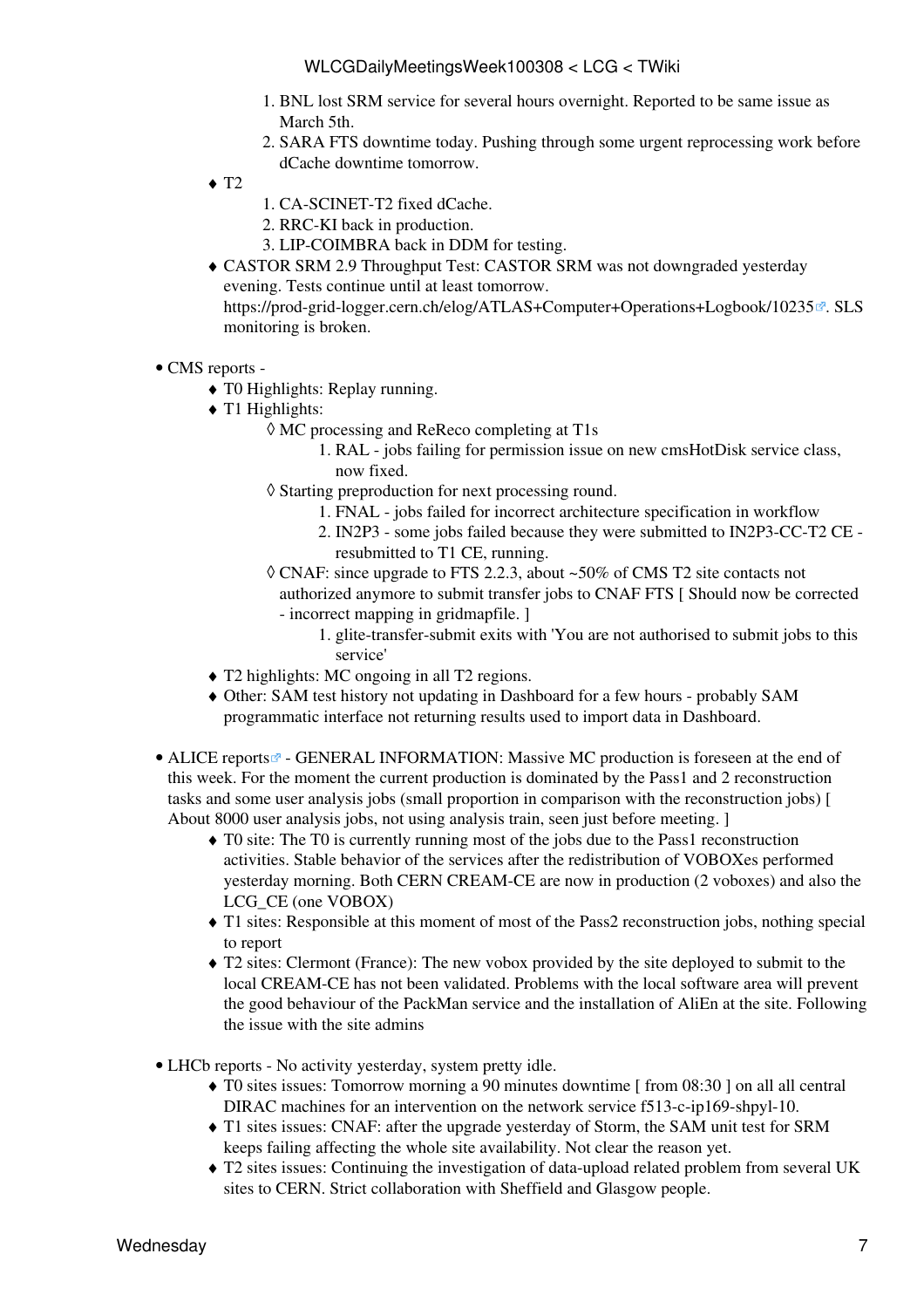- FNAL ntr
- BNL outage under investigation. Not caused by SRM. Combination of SRM and pnfs server. Gained more details of nature of problem - hopefully find a fix soon.
- PIC FTS migration to 2.2.3 cancelled due to snow has been fixed for Tuesday 18th March. Seeing quite a lot of spurious errors from SAM test for LHCb - LFC catalog test which checks streams. Intermittent errors. Triggering alarms to manager on duty - they risk to ignore alarms if they are too frequent. Elisa- most probably due to intervention at CERN to fix problem at [RAL.](https://twiki.cern.ch/twiki/bin/view/LCG/RAL) Maria - problem with most T1s plus other problem with [RAL.](https://twiki.cern.ch/twiki/bin/view/LCG/RAL) Elisa - just one hour after intervention...
- $\bullet$  [IN2P3](https://twiki.cern.ch/twiki/bin/view/LCG/IN2P3)  ntr
- KIT ntr
- [RAL](https://twiki.cern.ch/twiki/bin/view/LCG/RAL) ntr
- NL-T1 SARA FTS/FTA downtime till in progress. SARA SRM downtime tomorrow is cancelled. Graeme - rescheduled? Onno - will be rescheduled the week after next. During LHC machine stop two weeks from now - will use that machine stop for the maintenance. Graeme - have to be quite agile with schedule!
- ASGC ntr
- OSG ntr
- CERN DB yesterday evening one app inserted tons of rows in ATLAS online DB big impact on streams replication. 6hours of delay online->offline. Can also impact propagation to Tier1s.Investigation under way.
- CERN batch intervention this morning "transparent".
- CERN 90% of files recovered from 2 diskservers mentioned. If you have those files (the remaining 10%) please let us know.

AOB:

- Reminder of tomorrow's Tier1 Service Coordination meeting.
- LHC All beams except LHC beams will be stopped on Friday (12 March) at 18:00. All LHC type beams will be stopped on Monday (15 March) at 05:00 to respect 3h radiation cool-down imposed by RP. Access will be given as from 08:00. Re-start of the machines is planned for Tuesday (16 March) as from 18:00.Slot for 450 [GeV](https://twiki.cern.ch/twiki/bin/edit/LCG/GeV?topicparent=LCG.WLCGDailyMeetingsWeek100308;nowysiwyg=1) collisions to be redefined.

### <span id="page-8-0"></span>**Thursday**

Attendance: local(Nicolo, Lola, Cedric, Gavin, Maria, Jan, Jamie, Andrea, Miguel, Harry, Timur, Jean-Philippe, Roberto, Alessandro, Patricia, Simone, Nilo, Eva);remote(Jon/FNAL, Michael/BNL, Gonzalo/PIC, Angela/KIT, Rob/OSG, Ronald/NL-T1, Gang/OSG, Rolf/IN2P3, Tiju/RAL, Gareth/RAL, Barbara/CNAF. Michaela/NDGF).

Experiments round table:

- ATLAS [reports](https://twiki.cern.ch/twiki/bin/view/Atlas/ADCOperationsDailyReports)  Quiet day : Situation smooth with DDM and Production (between 30 and 40k jobs running)
	- CERN ♦
		- 1. Lost files : One ticket updated : https://gus.fzk.de/ws/ticket\_info.php?ticket=56184<sup>®</sup>. Now only 1789 files missing. After looking at them, it appears that probably doesn't worth to recover them. Can be cleaned from Castor namespace.
	- $\triangleleft$  T1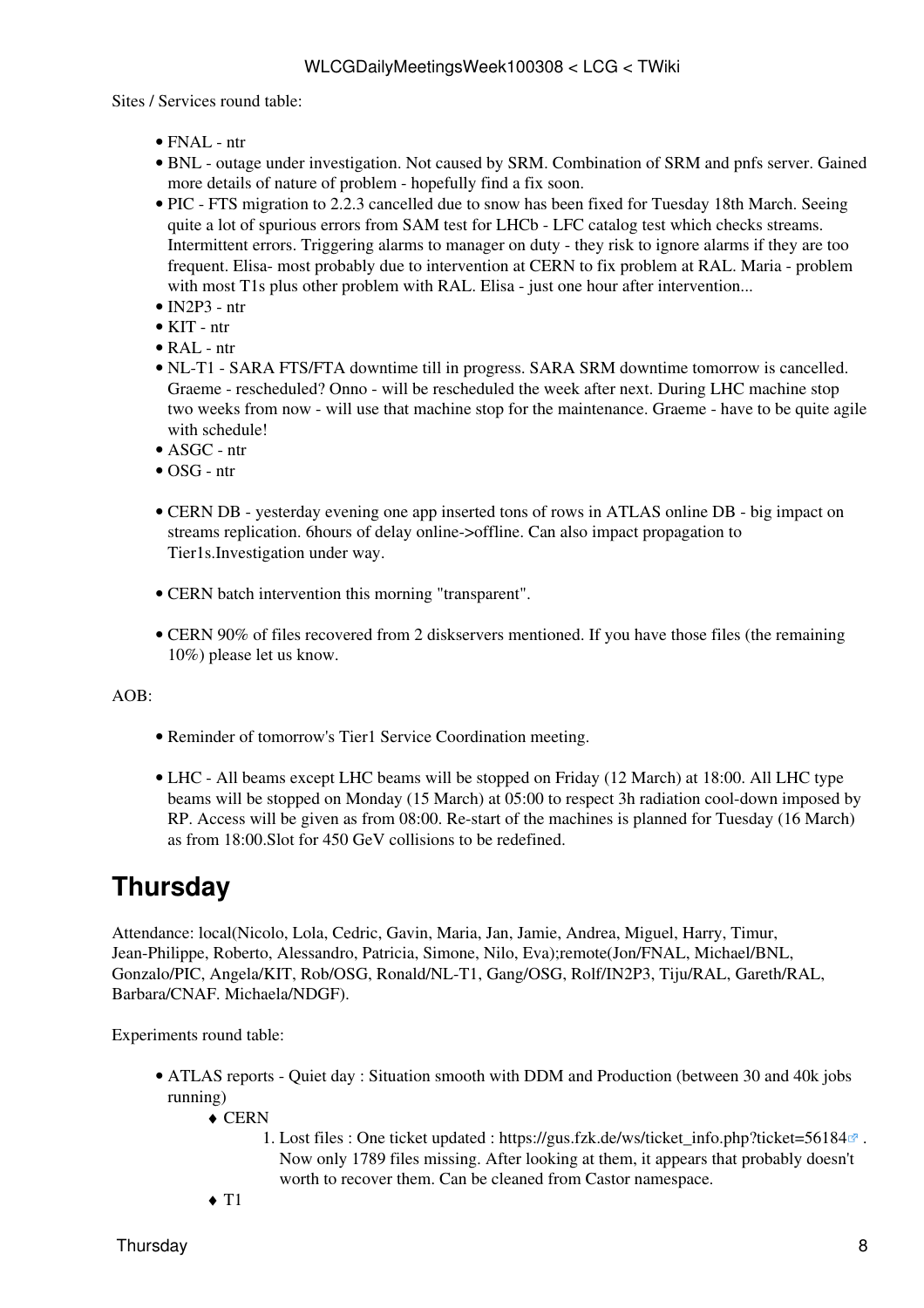- SARA FTS still down today. Unscheduled downtime : 1.
- <https://goc.gridops.org/downtime/list?id=72655439> 2. Some transfer problems with INFN-T1 :
	- https://gus.fzk.de/ws/ticket info.php?ticket=56355 $\sigma$ : "We know, we reached maximum load of xmlrpc maxthread on [StoRM,](https://twiki.cern.ch/twiki/bin/view/LCG/StoRM) so client is rejecting.". Problem fixed now

#### • CMS [reports](https://twiki.cern.ch/twiki/bin/view/CMS/FacOps_WLCGdailyreports) -

- $\triangleleft$  T0 Highlights
	- ◊ [PromptReco](https://twiki.cern.ch/twiki/bin/edit/LCG/PromptReco?topicparent=LCG.WLCGDailyMeetingsWeek100308;nowysiwyg=1) replay successful.
	- CASTORCMS DEFAULT service class red in SLS last night, caused by large ◊ number of user requests Elog #148
- ◆ T1 Highlights:
	- ◊ MC processing and [ReReco](https://twiki.cern.ch/twiki/bin/edit/LCG/ReReco?topicparent=LCG.WLCGDailyMeetingsWeek100308;nowysiwyg=1) tails completing at T1s
	- ◊ Preproduction for next processing round.
		- 1. [IN2P3](https://twiki.cern.ch/twiki/bin/view/LCG/IN2P3)  no successful jobs so far: job running for a long time; some
		- eventually fail (killed waiting for file open on dCache).
	- ◊ CNAF: authorization issue on FTS 2.2.3 solved
	- PIC: site reports that Maradona errors in [JobRobot](https://twiki.cern.ch/twiki/bin/edit/LCG/JobRobot?topicparent=LCG.WLCGDailyMeetingsWeek100308;nowysiwyg=1) decreased with no intervention on ◊ their side.
- T2 highlights ♦
	- ◊ MC ongoing in all T2 regions.
- Other ♦
	- [JobRobot](https://twiki.cern.ch/twiki/bin/edit/LCG/JobRobot?topicparent=LCG.WLCGDailyMeetingsWeek100308;nowysiwyg=1) failures at all sites from 4pm to midnight caused by mistake in ◊ configuration - results not accounted against sites.
	- ◊ Investigating configuration issue with squid server at T2\_IN\_TIFR.
- ALICE [reports](http://alien2.cern.ch/index.php?option=com_content&view=article&id=68&Itemid=119)<sup>®</sup> GENERAL INFORMATION: There are just a few jobs currently running in the system coming basically from the last Pass1 reconstruction jobs and some chaotic user analysis jobs. [AliEn](https://twiki.cern.ch/twiki/bin/edit/LCG/AliEn?topicparent=LCG.WLCGDailyMeetingsWeek100308;nowysiwyg=1) experts announced this morning that due to some technical problems the [AliEn](https://twiki.cern.ch/twiki/bin/edit/LCG/AliEn?topicparent=LCG.WLCGDailyMeetingsWeek100308;nowysiwyg=1) installation is not available. Any alien installation should be avoinded for the moment until the experts solve the problem
	- ♦ T0 site: Tiny number of jobs currently in production, no particular issues to report
	- T1 sites: CNAF: The new storage [T1D0](https://twiki.cern.ch/twiki/bin/edit/LCG/T1D0?topicparent=LCG.WLCGDailyMeetingsWeek100308;nowysiwyg=1) has been installed and it is working as the site admin ♦ has just announced. The new system has 880T on tape (which will increase during the year) and a 50T disk for the file staging. The system has been successfully tested by ALICE this morning
	- ◆ T2 sites:
		- $\Diamond$  Hiroshima T2: A hardware fault of a LAN switch between LCG-CE and LCG-WN has been detected, and the site has been declared in "maintenance" mode at GOCDB since the connection to all WN under the CE is lost. The problem will be solved after the weekend
		- French federation. There are currently only 2 sites using still the LCG-CE: Grenoble ◊ and IPNL. Following the requirement of the sites admins to deprecate one of the current dedicated ALICE WMS, the configuration at these 2 remaining sites has been changed to use that unique ALICE WMS that will be maintained in the future: grid07.lal.in2p3.fr
- LHCb [reports](https://twiki.cern.ch/twiki/bin/view/LHCb/ProductionOperationsWLCGdailyReports)  No activity at all.
	- T0 sites issues:LFC replication tests failing occasionally at all T1's. To be investigated the ♦ reason (could be due to the master at CERN) [ Not a problem with service but with SAM suite for LHCb ]
	- T1 sites issues: SAM suite still failing at CNAF: put some protection in the code of the test to ♦ shield it form unexpected responses given by Storm.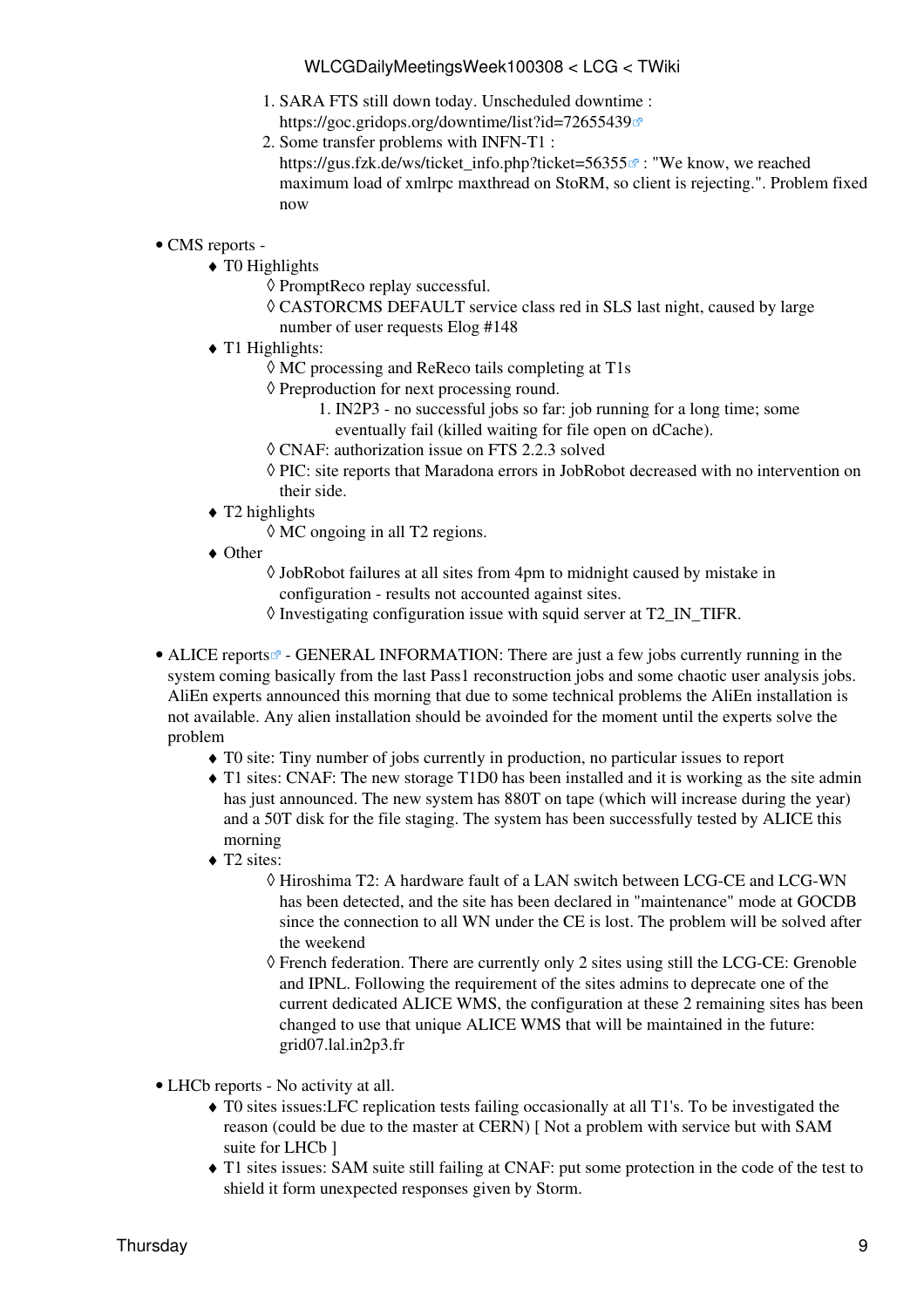- FNAL ntr
- BNL Observation: flood of several K analysis jobs entering analysis resources at BNL. Extremely short jobs - less than 2' runtime. Stageout 6-10 files / job. Using lcg cp hence many transfer requests from WN to SE using gridftp. For transfer means many sockets opened and ports used that are not immediately freed up. See thousands of sockets in timewait which lasts ~2'. Number piles up until machines runs out of usuable ports. Looking at ways of reusing ports before the timeout. Maybe some impact from this? To be seen.. (Some transfer failures seen but no outage). User defined job - not a production job. User just looking for some attributes in file and hence short jobs.
- PIC ntr
- [IN2P3](https://twiki.cern.ch/twiki/bin/view/LCG/IN2P3)  CMS problems been solved problem with tape mount scheduling system. Not much more known - more info tomorrow.
- NL-T1 FTS at SARA: transfer agenrts refuse to start even after clean install. Reported to FTS developers but no reaction so far... JPB will check. ..
- [RAL](https://twiki.cern.ch/twiki/bin/view/LCG/RAL) FTS upgrade: next Wednesday morning. Will contact local expt reps to check. "At risk" on LHCb CASTOR over w/e - draining out some RAID5 disk servers. LHCb won't access area during this drain.
- ASGC -ntr
- KIT ntr
- OSG some issues with alarm tickets. Alarm ticket submission failed to open OSG tickets. Alarms came through to pagers but no tickets opened at OSG, BNL or FNAL. Will retest in ~40' from now. (Submitter name was not added to alarm) GGUS will generate alarm according to normal procedure.
- NDGF ntr
- CERN starting draining of disk servers running out of warranty for CMS CMS CAF in particular. Should be a background activity and "transparent". Jan - for SRM ATLAS test SLS is now working. Decision after meeting on whether to stay at SRM 2.9.
- CERN team ticket from ATLAS on ATLAS T0 batch problem dispatching jobs to WNs. FTS update: planned for next week; details tomorrow. Following issue with Turkish CA which is publishing a CRL with an expiry date which is too far in the future. [ All Turkish sites started failing SAM tests yesterday ]

AOB: ([MariaDZ\)](https://twiki.cern.ch/twiki/bin/edit/LCG/MariaDZ?topicparent=LCG.WLCGDailyMeetingsWeek100308;nowysiwyg=1) ALARM test results' summary in <https://savannah.cern.ch/support/?112668#comment7>

• LHC schedule: technical stop March 15 at 05:00 to March 17. Close machine and experiments at lunchtime on that day.

# <span id="page-10-0"></span>**Friday**

Attendance: local(Cedric, Maria, Jamie, Nilo, Eva, Nicolo, Gavin, Majik, Timur, Jean-Philippe, Miguel, Lola, Alessandro, Roberto);remote(Jon/FNAL, Michael/BNL, Rolf/IN2P3, Tore Mauset (NDGF), Gang/ASGC, Onno Zweers (NL-T1), Gareth/RAL, Gonzalo/PIC, Rob/OSG, Xavier Mol (KIT)).

Experiments round table:

- ATLAS [reports](https://twiki.cern.ch/twiki/bin/view/Atlas/ADCOperationsDailyReports)  •
	- CERN ♦
		- 1. Still no problems noticed with SRM 2.9
	- $\triangleleft$  T<sub>1</sub>
- SARA FTS still down today. New unscheduled downtime : 1. <https://goc.gridops.org/downtime/list?id=73005437>
- 2. srm problem with INFN-T1 (gpfs servers problems) started around 18:00 : [https://gus.fzk.de/ws/ticket\\_info.php?ticket=56400](https://gus.fzk.de/ws/ticket_info.php?ticket=56400) $\sigma$ . Quickly solved in the evening.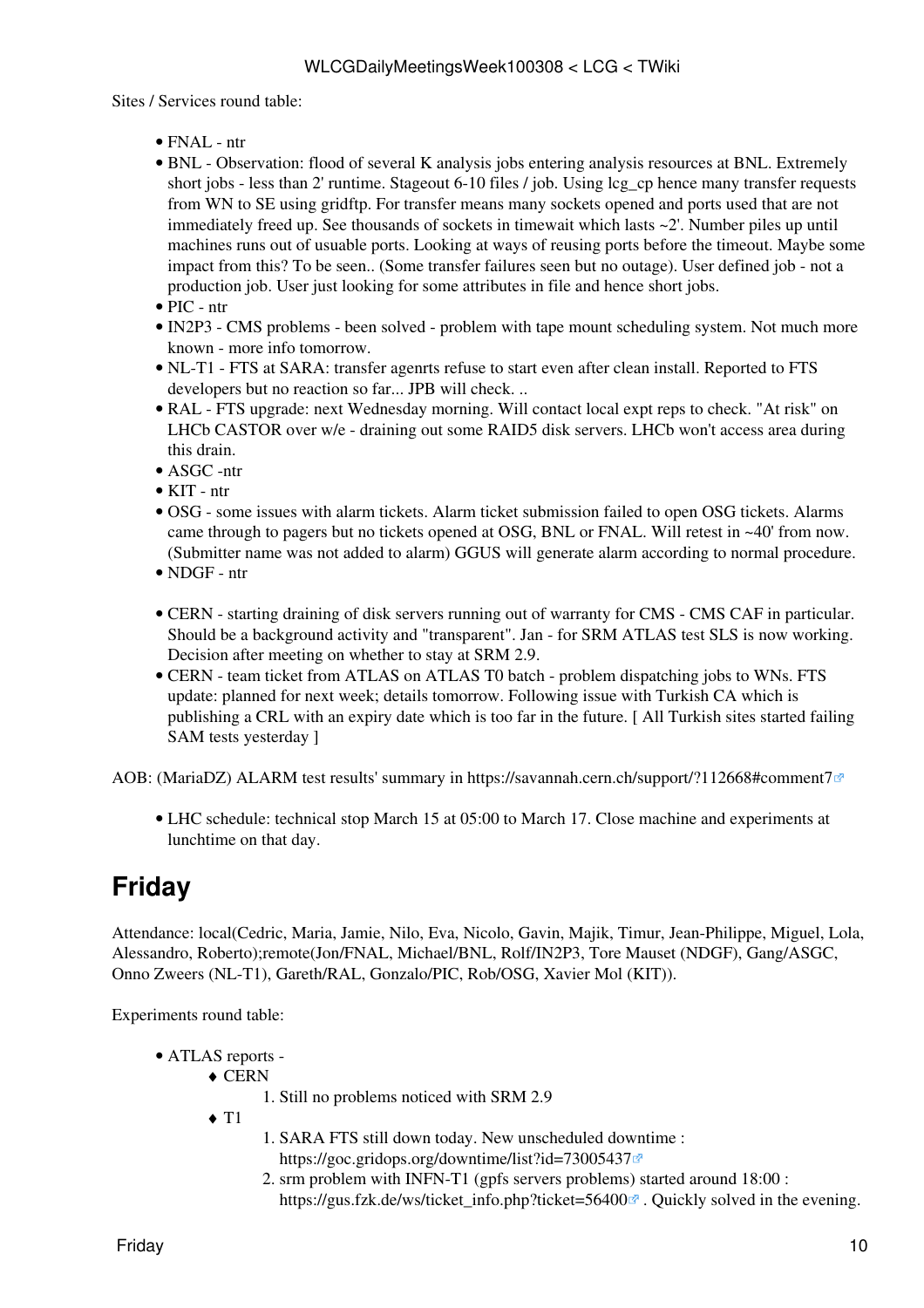- $\triangleleft$  T<sub>2</sub>
- 1. LIP-COIMBRA back in Production
- 2. GOEGRID back in DDM + Production
- CMS [reports](https://twiki.cern.ch/twiki/bin/view/CMS/FacOps_WLCGdailyreports) -
	- T1 Highlights: ♦
		- MC processing and [ReReco](https://twiki.cern.ch/twiki/bin/edit/LCG/ReReco?topicparent=LCG.WLCGDailyMeetingsWeek100308;nowysiwyg=1) tails completing at T1s ◊
			- 1. Last 4 jobs failed at PIC, site contact notified.
		- ◊ Preproduction for next processing round.
			- 1. [IN2P3](https://twiki.cern.ch/twiki/bin/view/LCG/IN2P3)  jobs now running, following site intervention to make files accessible on dCache
			- [RAL](https://twiki.cern.ch/twiki/bin/view/LCG/RAL) jobs failing consistently on one file: file OK, probably software 2. problem.
	- T2 highlights ♦
		- MC ongoing in all T2 regions. ◊
			- 35 files produced at T2\_IT\_Bari lost before transfer to T1\_IT\_CNAF for 1. custodial storage - invalidated.
		- ◊ SAM tests running infrequently on CEs at T2\_FI\_HIP possibly issue with registration of [ArcCEs](https://twiki.cern.ch/twiki/bin/edit/LCG/ArcCEs?topicparent=LCG.WLCGDailyMeetingsWeek100308;nowysiwyg=1) in SAMDB.
		- Fixed configuration issues with squid server at T2\_IN\_TIFR. [ Now reported to be ok ◊ ]
		- T2\_AT\_Vienna reported issues in contacting voms.cern.ch to build mapfiles after ◊ upgrade - caused by entries with obsolete format in yaim group.confs file.
- ALICE [reports](http://alien2.cern.ch/index.php?option=com_content&view=article&id=68&Itemid=119)<sup>®</sup> GENERAL INFORMATION: The new MC production cyle announced for the end of this week has been postponed waiting for the new version of [AliRoot](https://twiki.cern.ch/twiki/bin/edit/LCG/AliRoot?topicparent=LCG.WLCGDailyMeetingsWeek100308;nowysiwyg=1). Currently the production is coming from the still running Pass1 and 2 reconstruction tasks
	- T0 site Running the pass1 reconstruction tasks, there are not particular issues to report. The ♦ (pilot) [AliEn](https://twiki.cern.ch/twiki/bin/edit/LCG/AliEn?topicparent=LCG.WLCGDailyMeetingsWeek100308;nowysiwyg=1) v2.18 has been intalled this week at CERN for testing purposes and it is showing a good performance.
	- ♦ T1 sites No particular issues to report
	- ◆ T2 sites
		- ◊ Subatech (France) has announced before the daily operations meeting that they had to reset the machine because the operating system hanged with message "Out of Memory". Still looking into the problem
		- Subatech and Torino will be used as pilot sites to test the latest [AliEnv2](https://twiki.cern.ch/twiki/bin/edit/LCG/AliEnv2?topicparent=LCG.WLCGDailyMeetingsWeek100308;nowysiwyg=1).18 version. ◊ Site admins will be announced in advance by the beginning of the next week
- LHCb [reports](https://twiki.cern.ch/twiki/bin/view/LHCb/ProductionOperationsWLCGdailyReports)  Relaunched the stripping of bbar and ccbar over the MC production of the 10th of February. Testing the new code for SRM Unit test (temporarily set to "non critical")

- FNAL ntr for FNAL but remind people that US switches to daylight savings time on Sunday
- BNL ntr
- [IN2P3](https://twiki.cern.ch/twiki/bin/view/LCG/IN2P3)  no news on incident of yesterday tried to get info from local CMS staff; no ticket; no source of info.
- ASGC ntr
- [RAL](https://twiki.cern.ch/twiki/bin/view/LCG/RAL) currently draining some LHCb disk servers. Have stopped access to CASTOR service class whilst this goes on and failing some SAM tests because of load.
- PIC ntr
- NL-T1 have issue with FTA: FTS & FTA upgraded last Wednesday since when we have not been able to get FTA working. Highest priority - GGUS 56384. Tried many things without success. Agent forking to create child process - child immediately exits with seg fault. Provided in GGUS ticket